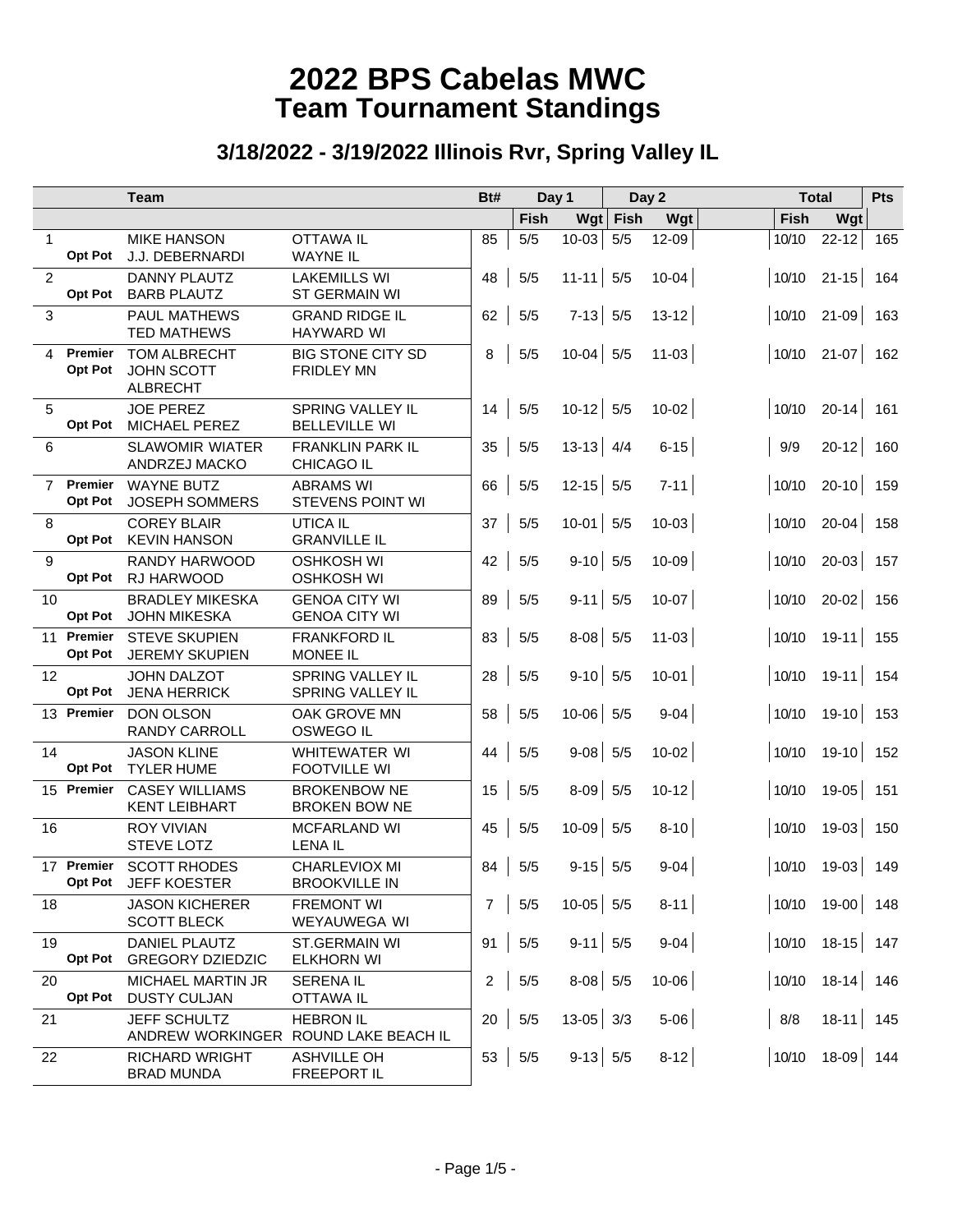|    |                              | <b>Team</b>                                     |                                                    | Bt#<br>Day 1 |             |             | Day 2 |           | <b>Total</b> |       | Pts                     |     |
|----|------------------------------|-------------------------------------------------|----------------------------------------------------|--------------|-------------|-------------|-------|-----------|--------------|-------|-------------------------|-----|
|    |                              |                                                 |                                                    |              | <b>Fish</b> | Wgt         | Fish  | Wgt       |              | Fish  | Wgt                     |     |
| 23 |                              | SCOTT DOUCETTE<br>MIKE DOUCETTE                 | <b>BUREAU IL</b><br><b>BUREAU IL</b>               | 17           | 5/5         | $9-07$      | 5/5   | $9 - 02$  |              | 10/10 | $18 - 09$               | 143 |
|    | 24 Premier<br><b>Opt Pot</b> | <b>KEVIN DAHL</b><br><b>TRAVIS PISAREK</b>      | <b>MUSKEGO WI</b><br>ELEVA WI                      | 34           | 5/5         | $7-12$ 5/5  |       | $10 - 11$ |              | 10/10 | $18-07$                 | 142 |
| 25 |                              | <b>CHRIS PLOCH</b><br><b>DAWSON PLOCH</b>       | <b>TONICA IL</b><br><b>TONICA IL</b>               | 25           | 5/5         | $8-14$ 5/5  |       | $9 - 06$  |              | 10/10 | $18 - 04$               | 141 |
|    | 26 Premier<br><b>Opt Pot</b> | <b>JOE MILLER</b><br><b>MARK BARDEN</b>         | <b>ELGIN IL</b><br><b>PALATINE IL</b>              | 5            | 5/5         | $11-00$ 5/5 |       | $7 - 03$  |              | 10/10 | $18-03$                 | 140 |
|    | 27 Premier<br><b>Opt Pot</b> | <b>STEVE BODINGER</b><br><b>DAN BODINGER</b>    | <b>CHILTON WI</b><br><b>CHILTON WI</b>             | 93           | 5/5         | $9-03$ 5/5  |       | $8 - 15$  |              | 10/10 | $18-02$                 | 139 |
| 28 | <b>Opt Pot</b>               | <b>JASEN SCHINE</b><br><b>EDDIE MICHNIEWICZ</b> | <b>ANTIOCH IL</b><br><b>INGLESIDE IL</b>           | 21           | 5/5         | $9-05$ 5/5  |       | $8 - 11$  |              | 10/10 | $18-00$                 | 138 |
| 29 |                              | <b>JEFF ROBERTS</b><br><b>TED COPPERSMITH</b>   | <b>NEW LONDON WI</b><br><b>NEW LONDON WI</b>       | 26           | 5/5         | $7-11$ 5/5  |       | $10 - 03$ |              | 10/10 | $17-14$ 137             |     |
| 30 |                              | <b>TODD GRESKOVIAK</b><br><b>EVAN HENKEL</b>    | <b>RUTLAND IL</b><br><b>FAIRBURY IL</b>            | 60           | 5/5         | $9-14$ 5/5  |       | $7 - 15$  |              | 10/10 | $17 - 13$               | 136 |
| 31 |                              | <b>RYAN FELDOTT</b><br><b>BRANDON SAMOLITIS</b> | <b>SPRING VALLEY IL</b><br><b>TONICA IL</b>        | 69           | 5/5         | $8-15$ 5/5  |       | $8-13$    |              | 10/10 | $17-12$ 135             |     |
|    | 32 Premier<br><b>Opt Pot</b> | <b>DAN JOHNSON</b><br><b>LARRY RHOADS</b>       | <b>FAYETTEVILLE OH</b><br><b>MILFORD OH</b>        | 9            | 5/5         | $8-04$ 5/5  |       | $9 - 07$  |              | 10/10 | $17-11$ 134             |     |
| 33 | <b>Opt Pot</b>               | <b>MATT SCHIEFELBEIN</b><br><b>CHAD KNOTTEK</b> | <b>MARSEILLES IL</b><br><b>OTTAWA IL</b>           | 56           | 5/5         | $8-11$ 5/5  |       | $8 - 12$  |              | 10/10 | $17-07$ 133             |     |
|    | 34 Premier<br><b>Opt Pot</b> | <b>MIKE GUSTAFSON</b><br><b>BRENT MORTENSON</b> | <b>ELK RIVER MN</b><br><b>CANBY MN</b>             | 95           | 5/5         | $10-12$ 5/5 |       | $6-08$    |              | 10/10 | $17 - 04$               | 132 |
| 35 | <b>Opt Pot</b>               | <b>DAVID KLESZYK</b><br>DAVE ZURAWSKI           | <b>OAKBROOK TERRACE IL</b><br><b>NAPERVILLE IL</b> | 51           | 5/5         | $7-09$ 5/5  |       | $9 - 11$  |              | 10/10 | $17 - 04$               | 131 |
| 36 | <b>Opt Pot</b>               | <b>JOSHUA SIMMONS</b><br><b>JASON MILLER</b>    | <b>MARENGO IA</b><br><b>HOMESTEAD IA</b>           | 54           | 5/5         | $8-01$ 5/5  |       | $9-03$    |              | 10/10 | $17 - 04$               | 130 |
| 37 |                              | <b>JASON PEACH</b><br><b>CHRISTOPHER OTT</b>    | PRINCETON IL<br>PRINCETON IL                       | 4            | 5/5         | $7-09$ 5/5  |       | $9 - 09$  |              | 10/10 | $17 - 02$               | 129 |
|    | 38 Premier<br><b>Opt Pot</b> | <b>MARK LEMKE</b><br><b>WALTER PRICE</b>        | <b>DEXTER MI</b><br><b>LOWELL MI</b>               | 88           | 5/5         | $7-15$ 5/5  |       | $9 - 03$  |              | 10/10 | $17 - 02$               | 128 |
| 39 | Opt Pot                      | <b>DAVID KOLB</b><br><b>SCOTT GEITGEY</b>       | LINWOOD MI<br><b>CANTON OH</b>                     | 57           | $5/5$       | $8-11$ 5/5  |       | $8 - 07$  |              | 10/10 | $17 - 02$               | 127 |
| 40 | <b>Opt Pot</b>               | <b>ADAM SANDOR</b><br><b>STEVE SANDOR</b>       | <b>OTTAWA IL</b><br><b>OTTAWA IL</b>               | 90           | 5/5         | $7-08$ 5/5  |       | $9 - 08$  |              |       | 10/10 17-00 126         |     |
|    | 41 Premier<br><b>Opt Pot</b> | <b>NICK RENNER</b><br><b>TONY RENNER</b>        | <b>HUTCHINSON MN</b><br><b>WELCH MN</b>            | 77           | 5/5         | $9-01$ 5/5  |       | $7-14$    |              |       | $ 10/10 \t16-15  \t125$ |     |
| 42 |                              | <b>KEITH MCALPINE</b><br><b>KEVIN LEWIS</b>     | <b>OTTAWA IL</b><br><b>OTTAWA IL</b>               | 59           | 5/5         | $9-05$ 5/5  |       | $7-09$    |              |       | $ 10/10 16 - 14  124$   |     |
|    | 43 Premier                   | <b>DAN STIER</b><br>Opt Pot CARL ADAMS          | <b>MINA SD</b><br><b>HINES MN</b>                  | 3            | $5/5$       | $7-04$ 5/5  |       | $9 - 09$  |              | 10/10 | $16-13$ 123             |     |
| 44 |                              | <b>DAVID HALL</b><br>Opt Pot ERIC MAGGIO        | <b>OGLESBY IL</b><br><b>LADD IL</b>                | 32           | 5/5         | $8-15$ 5/5  |       | $7-14$    |              | 10/10 | $16-13$ 122             |     |
| 45 | <b>Opt Pot</b>               | <b>MARK ACTIS</b><br><b>CHASEN ROCKSTEAD</b>    | <b>EARLVILLE IL</b><br>SHABBONA IL                 |              | 78 5/4      | $7-15$ 5/5  |       | $8-11$    |              | 10/9  | $16-10$ 121             |     |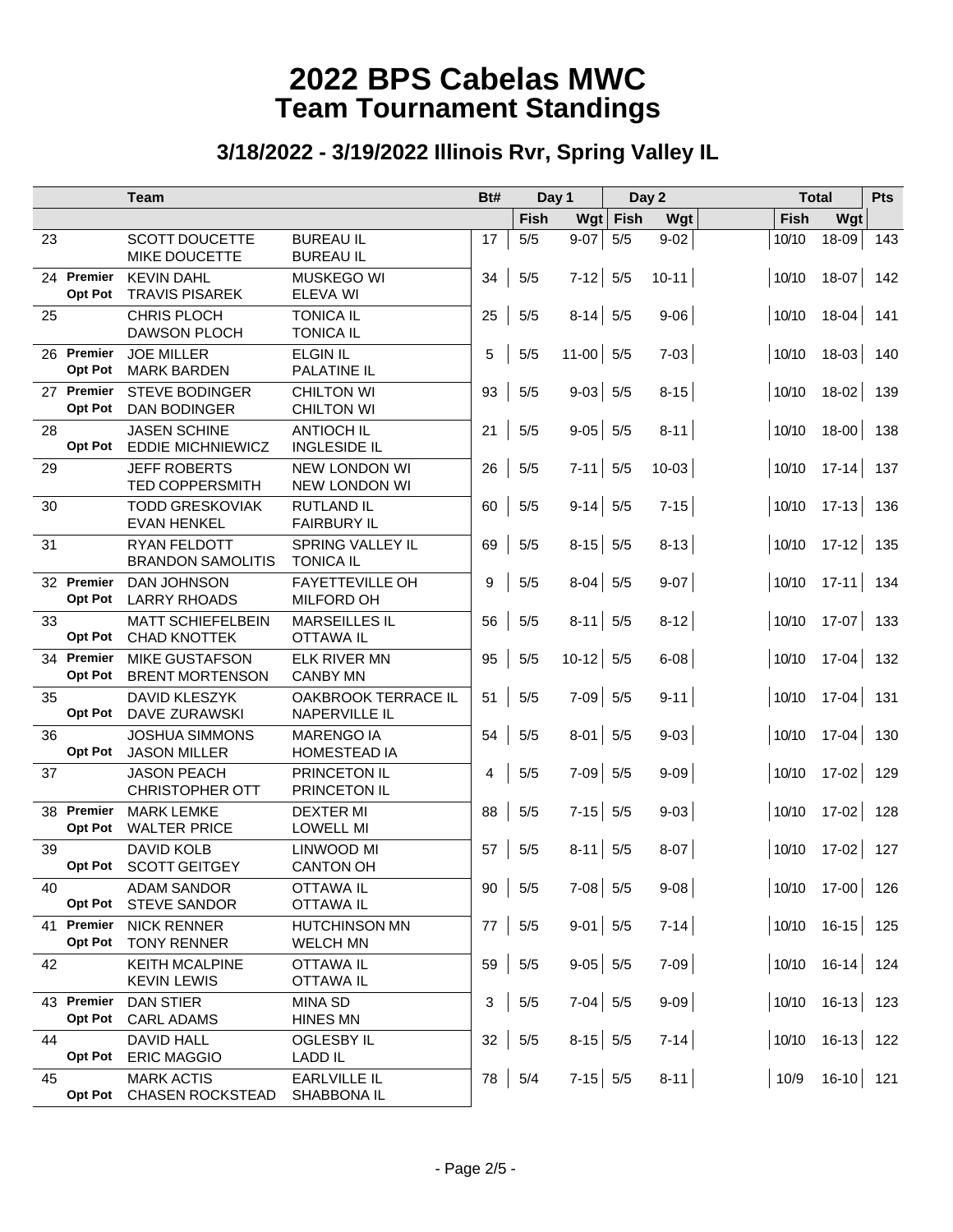|    |                              | <b>Team</b>                                         |                                                | Bt#<br>Day 1 |               | Day 2       |      |          | <b>Total</b> |                         |     |
|----|------------------------------|-----------------------------------------------------|------------------------------------------------|--------------|---------------|-------------|------|----------|--------------|-------------------------|-----|
|    |                              |                                                     |                                                |              | Fish          | Wgt         | Fish | Wgt      | Fish         | Wgt                     |     |
| 46 |                              | <b>JIM ERDMAN</b><br><b>JEREMY HURST</b>            | <b>OSHKOSH WI</b><br><b>OSHKOSH WI</b>         | 11           | 5/5           | $8-14$ 5/5  |      | $7 - 11$ | 10/10        | $16 - 09$               | 120 |
|    | 47 Premier                   | <b>CARL HOLTEN</b><br><b>MARTY STUEFEN</b>          | HARPERS FERRY IA<br><b>HARPERS FERRY IA</b>    | 96           | 5/5           | $8-01$ 5/5  |      | $8 - 06$ | 10/10        | $16-07$ 119             |     |
| 48 |                              | <b>DENNIS CLARK</b><br><b>CHARLES JENNINGS</b>      | <b>ROCHESTER MN</b><br><b>GOODHUE MN</b>       | $\mathbf{1}$ | $5/5$         | $6-10$ 5/5  |      | $9 - 12$ | 10/10        | $16 - 06$               | 118 |
| 49 |                              | <b>ROSS</b><br><b>HERTENSTEINER</b><br><b>JOHN</b>  | <b>RIVER FALLS WI</b><br><b>RIVER FALLS WI</b> | 82           | 5/5           | $7-11$ 5/5  |      | $8 - 11$ | 10/10        | 16-06                   | 117 |
| 50 |                              | <b>HERTENSTEINER</b><br><b>WILLIAM VOJAK</b>        | <b>ANTIOCH IL</b>                              | 40           | 5/5           | $8-08$ 5/5  |      | $7-14$   | 10/10        | $16-06$ 116             |     |
|    | <b>Opt Pot</b>               | <b>ANTHONY ZIMMER</b>                               | LAKE VILLA IL                                  |              |               |             |      |          |              |                         |     |
| 51 |                              | <b>ROBERT HAUSLER</b><br><b>CHRIS CLEMMONS</b>      | <b>PLANO IL</b><br><b>NEWARK IL</b>            | 72           | 5/5           | $10-08$ 4/4 |      | $5 - 14$ | 9/9          | $16 - 06$               | 115 |
| 52 | <b>Opt Pot</b>               | <b>BOBBY HIKE III</b><br><b>DUSTIN HIKE</b>         | <b>BELLEVUE NE</b><br><b>ELK RIVER MN</b>      | 46           | 5/5           | $9-00$ 4/4  |      | $7-03$   | 9/9          | $16-03$ 114             |     |
| 53 | <b>Opt Pot</b>               | <b>TYLER JOHNSON</b><br><b>ED MARTIN</b>            | <b>GRAND RIDGE IL</b><br><b>OTTAWA IL</b>      | 94           | 5/5           | $8-09$ 5/5  |      | $7 - 08$ | 10/10        | $16-01$ 113             |     |
|    | 54 Premier<br><b>Opt Pot</b> | <b>DANIEL BYERS</b><br><b>ROB HOOVER</b>            | <b>BELMONT MI</b><br><b>ST CLAIR SHORES MI</b> | 16           | 5/5           | $8-08$ 5/5  |      | $7 - 08$ | 10/10        | $16 - 00$               | 112 |
| 55 | <b>Opt Pot</b>               | <b>GARY MERKEL</b><br><b>JOHN SMITH</b>             | <b>ARLINGTON IL</b><br>MONMOUTH IL             | 47           | 5/5           | $7-13$ 5/5  |      | $8-03$   | 10/10        | $16-00$                 | 111 |
| 56 |                              | <b>BRANDON MCPEAK</b><br><b>TOM MCPEAK</b>          | <b>WAUPACA WI</b><br><b>WAUPACA WI</b>         | 19           | 4/4           | $6-02$ 5/5  |      | $9 - 13$ | 9/9          | $15-15$ 110             |     |
| 57 | <b>Opt Pot</b>               | <b>JACOB LAPINE</b><br><b>ISAAC LAKICH</b>          | <b>OSHKOSH WI</b><br>RICHFIELD WI              | 70           | 5/5           | $9-00$ 5/5  |      | $6 - 14$ | 10/10        | $15 - 14$               | 109 |
| 57 |                              | <b>JEFFREY FORE</b><br><b>RON BRAKE</b>             | PETERSBURG IL<br>PETERSBURG IL                 | 13           | 5/5           | $6-14$ 5/5  |      | $9-00$   | 10/10        | $15-14$ 109             |     |
|    | 59 Premier<br><b>Opt Pot</b> | <b>JOE SANDERSON</b><br><b>JIM YURKOVICH</b>        | <b>CHANNAHON IL</b><br><b>MORRIS IL</b>        | 55           | 5/5           | $8-00$ 5/5  |      | $7 - 11$ | 10/10        | $15-11$ 107             |     |
| 60 |                              | <b>TIM IMMEL</b><br><b>JOSH LAMBIE</b>              | <b>APPLETON WI</b><br><b>GREENVILLE WI</b>     | 76           | 5/5           | $7-14$ 5/5  |      | $7-13$   | 10/10        | $15-11$                 | 106 |
| 61 |                              | <b>AARON SIMMONS</b><br><b>TIM WIDLACKI</b>         | <b>HOWARD CITY MI</b><br>LAKE ST LOUIS MO      | 50           | 5/5           | $8-10$ 5/5  |      | $6 - 15$ | 10/10        | $15-09$                 | 105 |
| 62 | <b>Opt Pot</b>               | <b>KEVIN OYEN</b><br><b>GERRY</b><br>OBERBROECKLING | <b>DUBUQUE IA</b><br><b>HOLY CROSS IA</b>      |              | $39 \mid 5/5$ | $8-00$ 5/5  |      | $7-07$   |              | $ 10/10 \t15-07  104$   |     |
| 63 | <b>Opt Pot</b>               | JEFF HOLST<br><b>KEITH CARLSON</b>                  | HAGER CITY WI<br><b>GOODHUE MN</b>             |              | 68 5/5        | $7-08$ 5/5  |      | $7-15$   |              | $ 10/10 \t15-07  \t103$ |     |
|    | 64 Premier                   | <b>NICK DABROWSKI</b><br><b>TRAVIS DULUDE</b>       | <b>OSCODA MI</b><br><b>MIDLAND MI</b>          |              | $36 \mid 5/5$ | $7-07$ 5/5  |      | $7-15$   |              | $ 10/10 \t15-06  \t102$ |     |
| 65 |                              | DAVE PUETZ<br><b>JASON THIES</b>                    | <b>TONICA IL</b><br><b>TONICA IL</b>           | 79           | 5/5           | $7-14$ 5/5  |      | $7-07$   | 10/10        | $15-05$ 101             |     |
| 66 |                              | <b>ALLAN LYDIC</b><br><b>TIM WARE</b>               | <b>CASSVILLE WI</b><br><b>DUBUQUE IA</b>       | 6            | 4/4           | $5-09$ 5/5  |      | $9-11$   | 9/9          | $15-04$ 100             |     |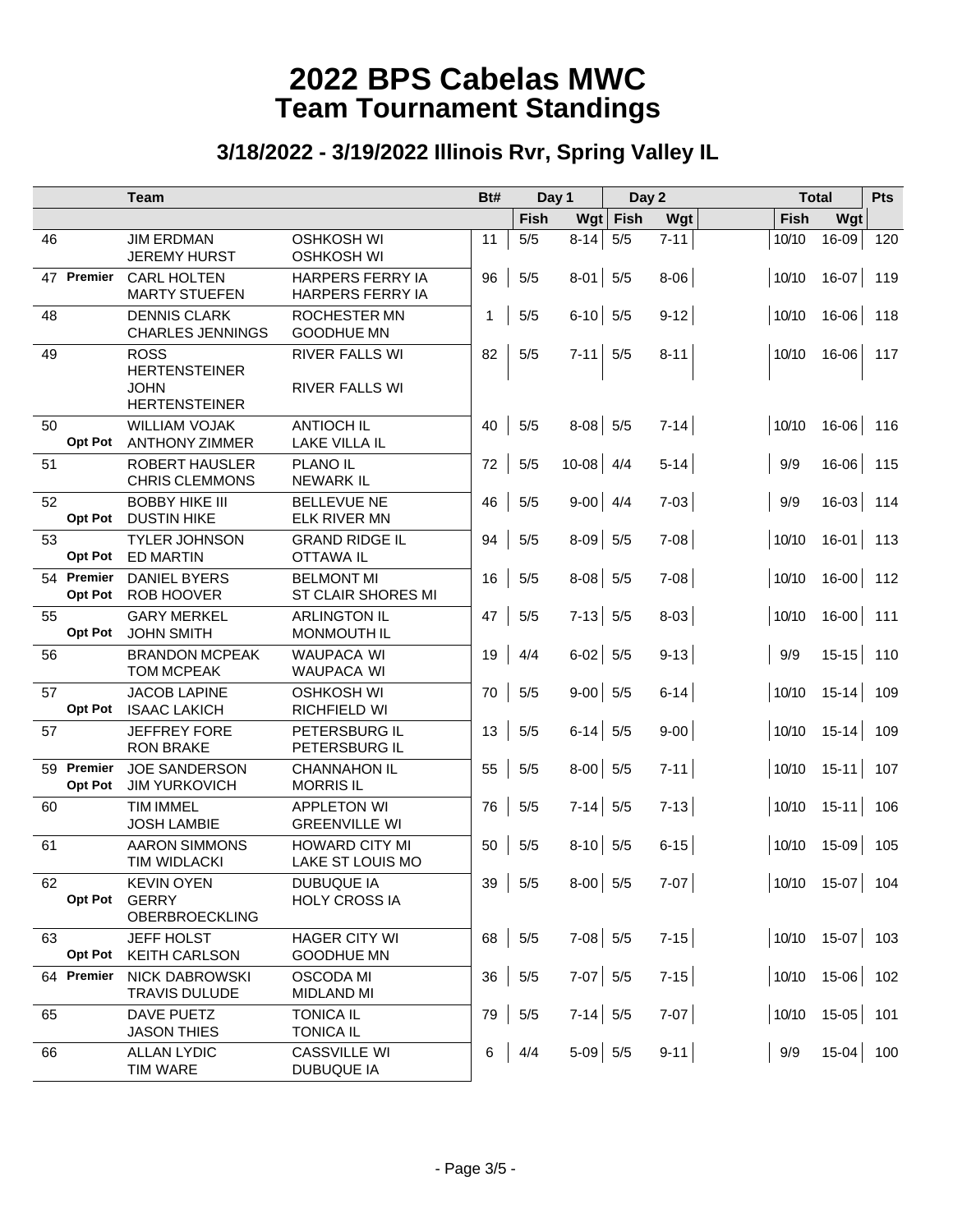|    |                              | <b>Team</b>                                  | Bt#                                            |    | Day 1    |            | Day 2 |          | <b>Total</b> |           | <b>Pts</b> |
|----|------------------------------|----------------------------------------------|------------------------------------------------|----|----------|------------|-------|----------|--------------|-----------|------------|
|    |                              |                                              |                                                |    | Fish     | $Wgt$ Fish |       | Wgt      | Fish         | Wgt       |            |
| 67 | <b>Opt Pot</b>               | <b>BRIAN ERNAT</b><br><b>TONY RUE</b>        | <b>GRANVILLE IL</b><br><b>GRANVILLE IL</b>     | 12 | $5/5$    | $8-06$     | 5/5   | $6 - 13$ | 10/10        | 15-03     | 99         |
| 68 | Premier                      | <b>GORDAN (BUTCH)</b><br><b>RABETSKI</b>     | <b>KIMBERLY WI</b>                             | 38 | 5/5      | $5-12$ 5/5 |       | $9 - 06$ | 10/10        | 15-02     | 98         |
|    | <b>Opt Pot</b>               | <b>JIM PASSO</b>                             | <b>ELGIN IL</b>                                |    |          |            |       |          |              |           |            |
| 69 | <b>Opt Pot</b>               | <b>TROY NELSON</b><br><b>JIM HASSLER</b>     | <b>LOMCARD IL</b><br><b>LADD IL</b>            | 64 | 5/5      | $7-11$ 5/5 |       | $7 - 05$ | 10/10        | 15-00     | 97         |
|    | 70 Premier                   | <b>ADAM HUME</b><br><b>MIKE KARNER</b>       | <b>OSCODA MI</b><br><b>GREENBUSH MI</b>        | 52 | 5/5      | $7-11$ 5/5 |       | $7 - 02$ | 10/10        | $14 - 13$ | 96         |
| 71 |                              | <b>SCOTT ANZULAS</b><br>ROBERT JONES         | HOMER GLEN IL<br><b>BERWIN IL</b>              | 75 | 5/5      | $8-04$ 4/4 |       | $6 - 06$ | 9/9          | $14 - 10$ | 95         |
|    | 72 Premier<br><b>Opt Pot</b> | <b>JARED FRANTA</b><br><b>JEFF FRANTA</b>    | <b>LECENTER MN</b><br><b>MONTGOMERY MN</b>     | 87 | 5/5      | $7-02$ 5/5 |       | $7 - 07$ | 10/10        | 14-09     | 94         |
| 73 | <b>Opt Pot</b>               | <b>DIRK PAGAKIS</b><br>DAVE WOODWARD         | <b>SHERIDAN IL</b><br><b>SENECA IL</b>         | 22 | 5/5      | $6-03$ 5/5 |       | $8-03$   | 10/10        | 14-06     | 93         |
| 74 | <b>Opt Pot</b>               | <b>KEN DAGE</b><br><b>TOM THOMAS</b>         | <b>SUGAR GROVE IL</b><br><b>OTTAWA IL</b>      | 74 | 4/4      | $6-12$ 5/5 |       | $7-10$   | 9/9          | 14-06     | 92         |
| 75 |                              | <b>WITOLD NIEMIEC</b><br><b>JACEK ROSTEK</b> | <b>WEST MILFORD NJ</b><br>LINCOLN PARK NJ      | 71 | 5/5      | $6-11$ 5/5 |       | $7-10$   | 10/10        | $14 - 05$ | 91         |
| 76 | <b>Opt Pot</b>               | <b>RODGER RIGGS</b><br><b>CURTIS OLIVIER</b> | <b>CLEVELAND OH</b><br>YANKTON SD              | 65 | 5/5      | $6-12$ 5/5 |       | $7-09$   | 10/10        | $14 - 05$ | 90         |
| 77 |                              | <b>GUY LOPEZ</b><br><b>PAUL DIMOCK</b>       | HOMEWOOD IL<br>SHELBYVILLE IL                  | 73 | 5/5      | $6-14$ 5/5 |       | $7-04$   | 10/10        | $14 - 02$ | 89         |
|    | 78 Premier                   | <b>JACOB BRANDT</b><br><b>JAMES BRANDT</b>   | <b>HUDSONVILLE MI</b><br><b>HUDSONVILLE MI</b> | 30 | 3/3      | $5-11$ 5/5 |       | $8-01$   | 8/8          | $13 - 12$ | 88         |
|    | 79 Premier<br><b>Opt Pot</b> | <b>TIM AHRENS</b><br><b>TOM AHRENS</b>       | <b>WATERLOO IA</b><br><b>WATERLOO IA</b>       | 18 | 5/5      | $6-03$ 5/5 |       | $7-08$   | 10/10        | $13 - 11$ | 87         |
| 80 | <b>Opt Pot</b>               | <b>DAVE GOSSAR</b><br><b>JAY WALSH</b>       | <b>SERENA IL</b><br><b>DOWAGIAC MI</b>         | 80 | 5/5      | $6-13$ 5/5 |       | $6 - 14$ | 10/10        | $13 - 11$ | 86         |
| 81 |                              | <b>STEVE TAUSCHER</b><br><b>LES ROEMIG</b>   | <b>HOLMEN WI</b><br>AMANA IA                   | 33 | 3/3      | $4-13$ 5/5 |       | $8 - 13$ | 8/8          | $13 - 10$ | 85         |
|    | 82 Premier                   | PETER MART<br><b>TED MART</b>                | <b>UTICA MN</b><br><b>UTICA MN</b>             | 29 | 4/4      | $5-07$ 5/5 |       | $8 - 02$ | 9/9          | 13-09     | 84         |
| 83 |                              | <b>CLAYTON</b><br><b>FREIBURGER</b>          | <b>DUBUQUE IA</b>                              | 63 | 4/4      | $6-04$ 5/5 |       | $7 - 00$ | 9/9          | 13-04     | 83         |
|    | <b>Opt Pot</b>               | <b>JEFF STREIF</b>                           | DUBUQUE IA                                     |    |          |            |       |          |              |           |            |
|    | 84 Premier<br><b>Opt Pot</b> | <b>CHRIS KUJAWA</b><br><b>JOE KUJAWA</b>     | <b>LAKE CITY MN</b><br>LAKE CITY MN            | 81 | 3/3      | $4-03$ 5/5 |       | $8-07$   | 8/8          | $12 - 10$ | 82         |
| 85 |                              | NATE TEAUSEAU<br><b>LOREN SMITH</b>          | SPRING VALLEY IL<br><b>MAQUON IL</b>           | 61 | 3/3      | $4-01$ 5/5 |       | $7-13$   | 8/8          | $11 - 14$ | 81         |
| 86 | <b>Opt Pot</b>               | MAURY SCHMERBACH<br><b>MARTY BERNS</b>       | <b>DUBUQUE IA</b><br><b>DUBUQUE IA</b>         | 31 | 4/4      | $5-09$ 5/5 |       | $5-13$   | 9/9          | $11 - 06$ | 80         |
|    | 87 Premier                   | DAVID M SCHMIDT<br><b>MARK ZILLGES</b>       | <b>OMRO WI</b><br>NEKOOSA WI                   | 67 | 3/3      | $3-15$ 5/5 |       | $7-01$   | 8/8          | $11 - 00$ | 79         |
| 88 |                              | ALAN (AL) DAMS<br>RUSSELL BACHARA            | <b>LAKE VILLA IL</b><br><b>ANTIOCH IL</b>      |    | 27   4/4 | $4-07$ 5/5 |       | $5-00$   | 9/9          | $9-07$    | 78         |